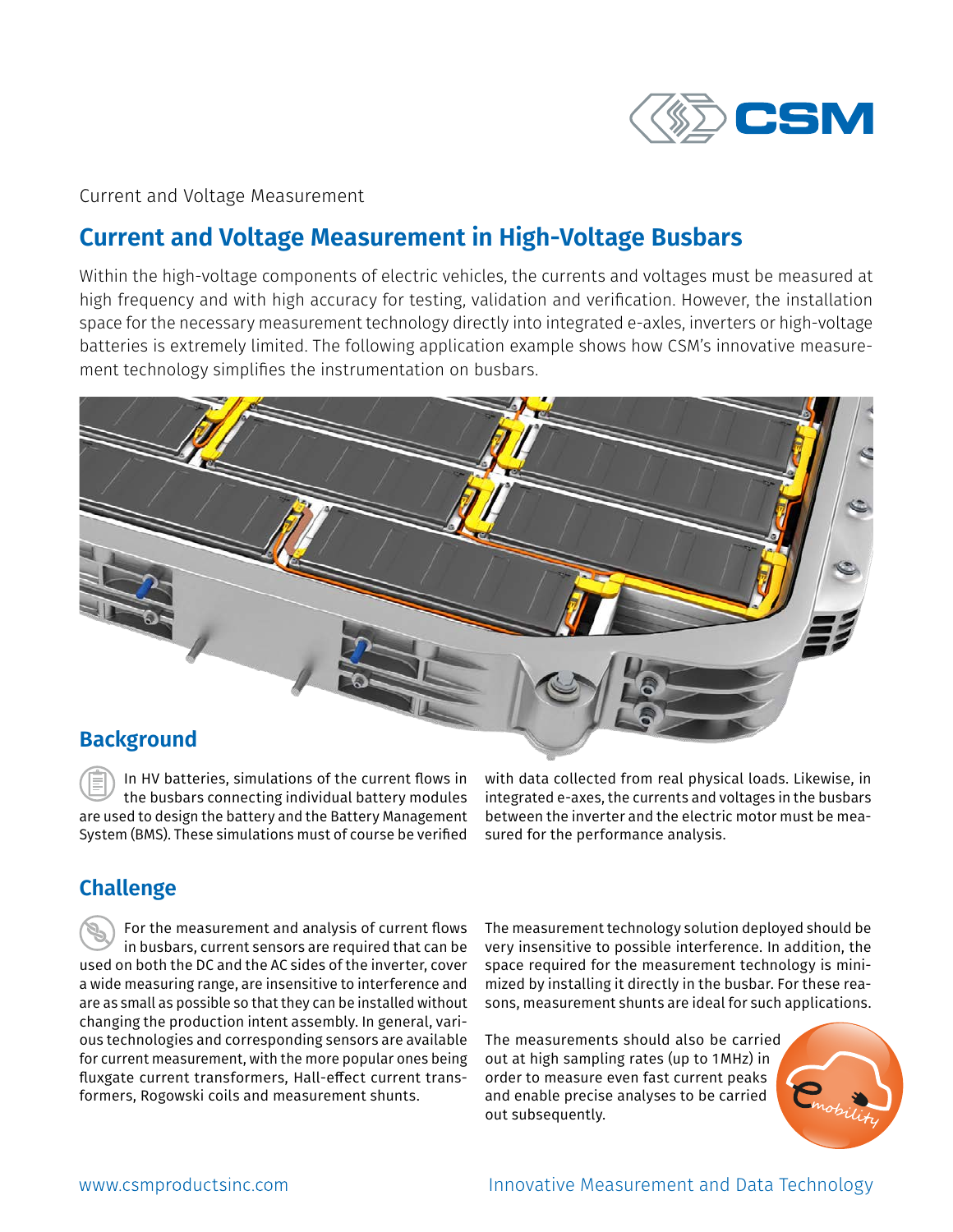

Fig. 4: For measurements of HV current and voltage in busbars, there is often very little space available for the installation of the measurement technology.

## **The CSM Measurement Solution**

When measurement shunts are combined with sophisticated electronics to form shunt modules, this results in highly accurate and very small packaging of current sensors. These can measure currents of constant current intensity and also high-frequency current peaks, as they occur in particular between the inverter and the e-machine.

Such shunt modules have been used very successfully for a long time in combination with HV voltage taps in the well-known CSM HV Breakout Modules. For use at measurement points where very little space is available for installation, the proven measurement technology of the HV Breakout Modules has been "split" to individually measure current and voltage and now are available in the form of the HV BM Split Modules.



The current is measured directly in the busbar with a single active shunt module called HV SBM\_I open (SBM - Split Breakout Module). The measurement shunt, temperature sensor, sensor electronics and sensor cable are encapsulated in this module meeting EN61010-1 safety requirements. The two copper connection lugs with holes can be attached to the busbar very easily. Due to this measurement principle, the effects of external fields are low, in contrast to magnetic field or Hall-effect based solutions.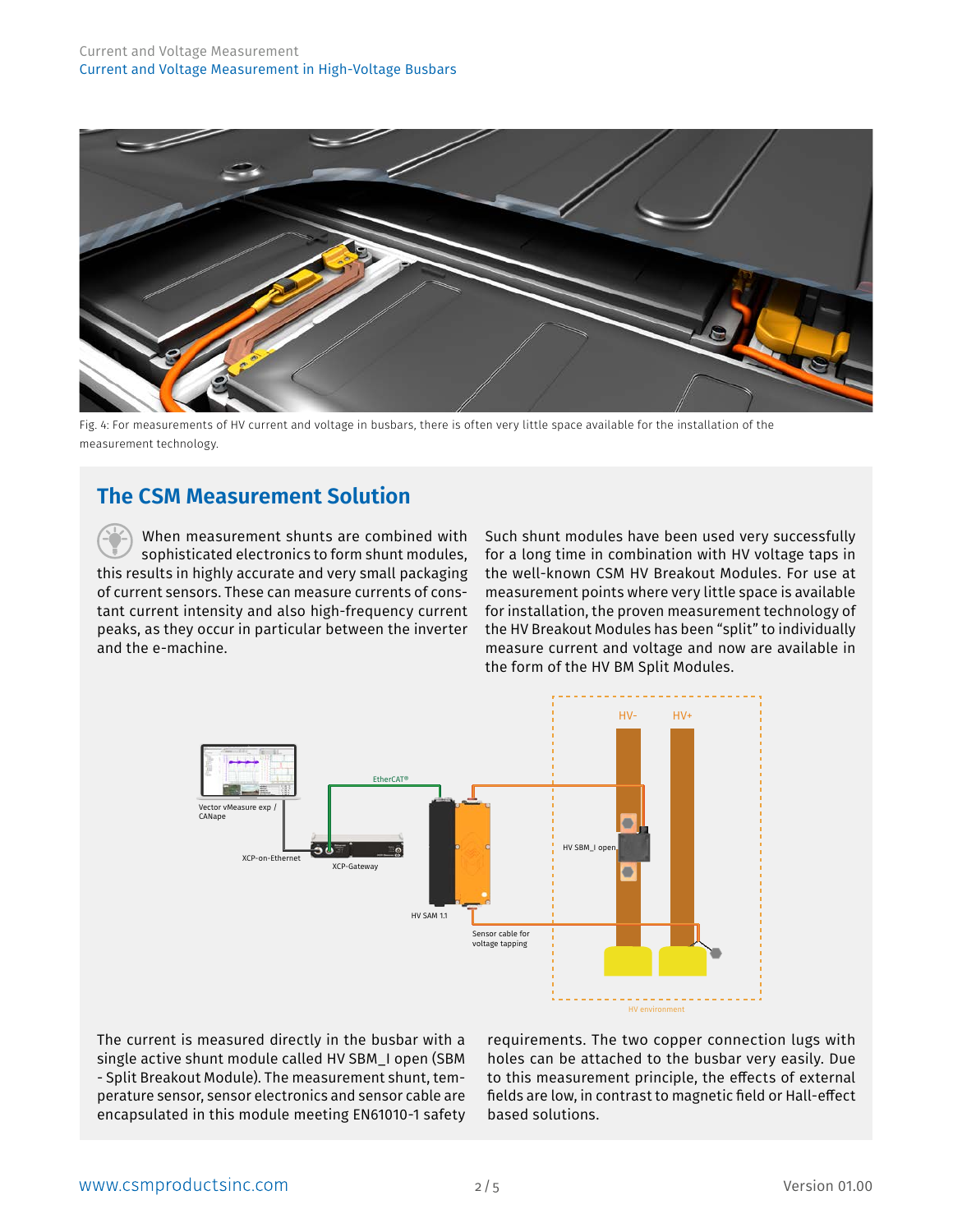Pseudo signals, hysteresis effects, system induced noise, characteristic shift or offset errors are practically non-existent with the CSM shunt technology.

With the HV SBM\_I open, currents up to ±2,000A can be measured. This makes them also suitable for the acquisition of very short current peaks.

The analog current measured values and the temperature of the shunt for online temperature compensation are transmitted via a HV-safe and shielded sensor cable. Furthermore, the supply of the sensor electronics and the provision of the HV voltage (HV-) is carried out via this sensor cable. The exact type of the shunt module and the calibration data can be read out at any time.



Fig. 5: CSM open shunt module HV SBM\_I open mounted on a busbar between two battery modules of a high-voltage battery.

The sensor cable is connected to a measurement module HV SAM (SAM - Split Acquisition Module). The HV SAM can be installed at a suitable location outside the high-voltage measurement points where there is more packaging space available. This measurement module performs the galvanic isolation, filtering and AD conversion, online calculation and protocol conversion for all data to be communicated via CAN bus or EtherCAT® network.

The sensor cable for a voltage tap (HV+) can also be plugged into the HV SAM. The HV SAM measurement module outputs the measured values of current and voltage with up to 1 MHz transmission rate via EtherCAT®, for further processing with software from the Vector CSM E-Mobility Measurement System. At the same time, the current and voltage values can be transmitted very easily via CAN bus. In addition, the highly precise calculated RMS values of current and voltage as well as active power, apparent power, reactive power and power factor are available to the user via CAN bus.



Fig. 6: The open shunt module mounted in the busbar is connected to the HV SAM measurement module outside the high-voltage battery via an HV-safe sensor cable.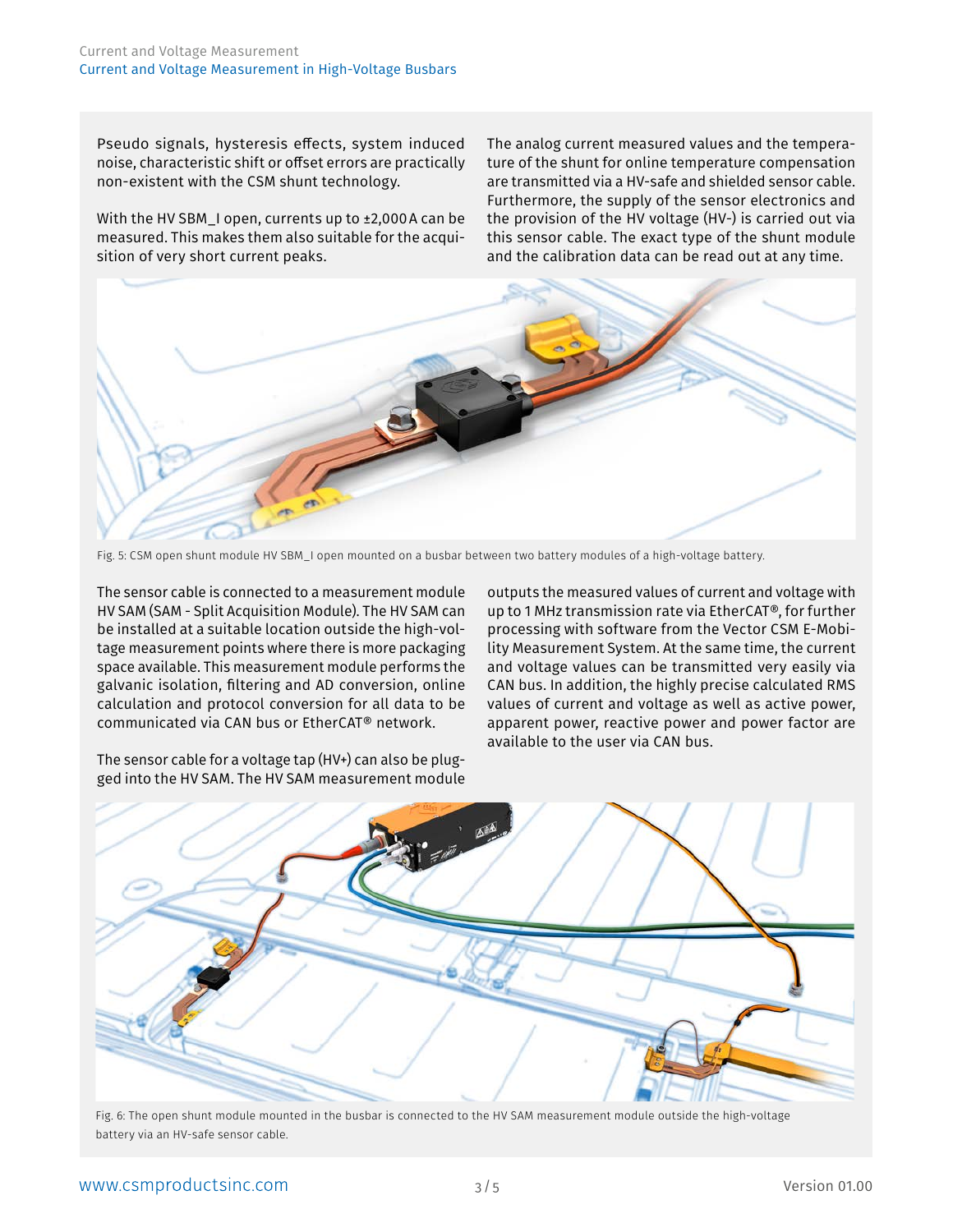An XCP-Gateway converts the EtherCAT® data to XCPon-Ethernet and transmits it to the measuring computer. The XCP-Gateway can be used to easily integrate and synchronize other measurement modules for the acquisition of additional values, such as temperatures in the busbars or pressures and flows of coolant in the battery thermal management system.

### **Benefits**

With the HV SBM\_I open (HV Split Breakout Modules), currents in busbars, e.g. of HV batteries and E-axles, can be measured directly, quickly and highly accurately in combination with the HV SAM (Split Acquisition Module). In addition, the HV voltage can also be acquired.

The shunt-based measurement, in combination with the special shunt electronics, reduces the effects of external fields (pseudo signals, hysteresis effects, system-related noise, characteristic curve shift or offset errors). This provides very precise measurement results for further analysis. The HV BM Split Modules are part of the Vector CSM E-Mobility Measurement System. They expand this distributed and easily scalable measurement system to include HV current and voltage measurements in confined vehicle installation spaces for online analysis with CANape or vMeasure Exp.

Depending on the application and the space available for installation, different designs of HV BM Split Modules are used and allow measurements on closely installed HV auxiliary consumers such as compressors, pumps, converters or braking resistors.

### *Featured Products*

### HV BM Split Modules

The HV BM Split Modules use the proven technology of the HV Breakout Modules and allow the measurement of current, voltage and power in very confined installation spaces. The components of the HV Breakout Modules have been "split" into individual sensor and measurement modules, which are connected via shielded, HV-safe sensor cables. This allows currents up to ±2,000 A (peak) and voltages up to ±2,000 V to be measured safely and precisely directly in the HV power cables and busbars.



### XCP-Gateway Series

CSM's XCP-Gateway Series protocol converters were specially developed for CSM Ether-CAT® measurement modules and for measurement tasks with multiple measurement channels and high measurement data rates. The XCP-Gateway is available in "Basic" and "pro" versions. The "pro" version has two CAN interfaces via which CAN-based CSM measurement modules can be connected and integrated into the XCP-on-Ethernet measurement data protocol. In the "pro" version, temperature data from the HV Breakout Modules can also be transferred directly via EtherCAT®.



CSM provides you with comprehensive complete packages consisting of measuring modules, sensors, connecting cables and software - customized to your individual needs.

Further information on our products are available on our website at www.csmproductsinc.com or via e-mail info@csmproductsinc.com.